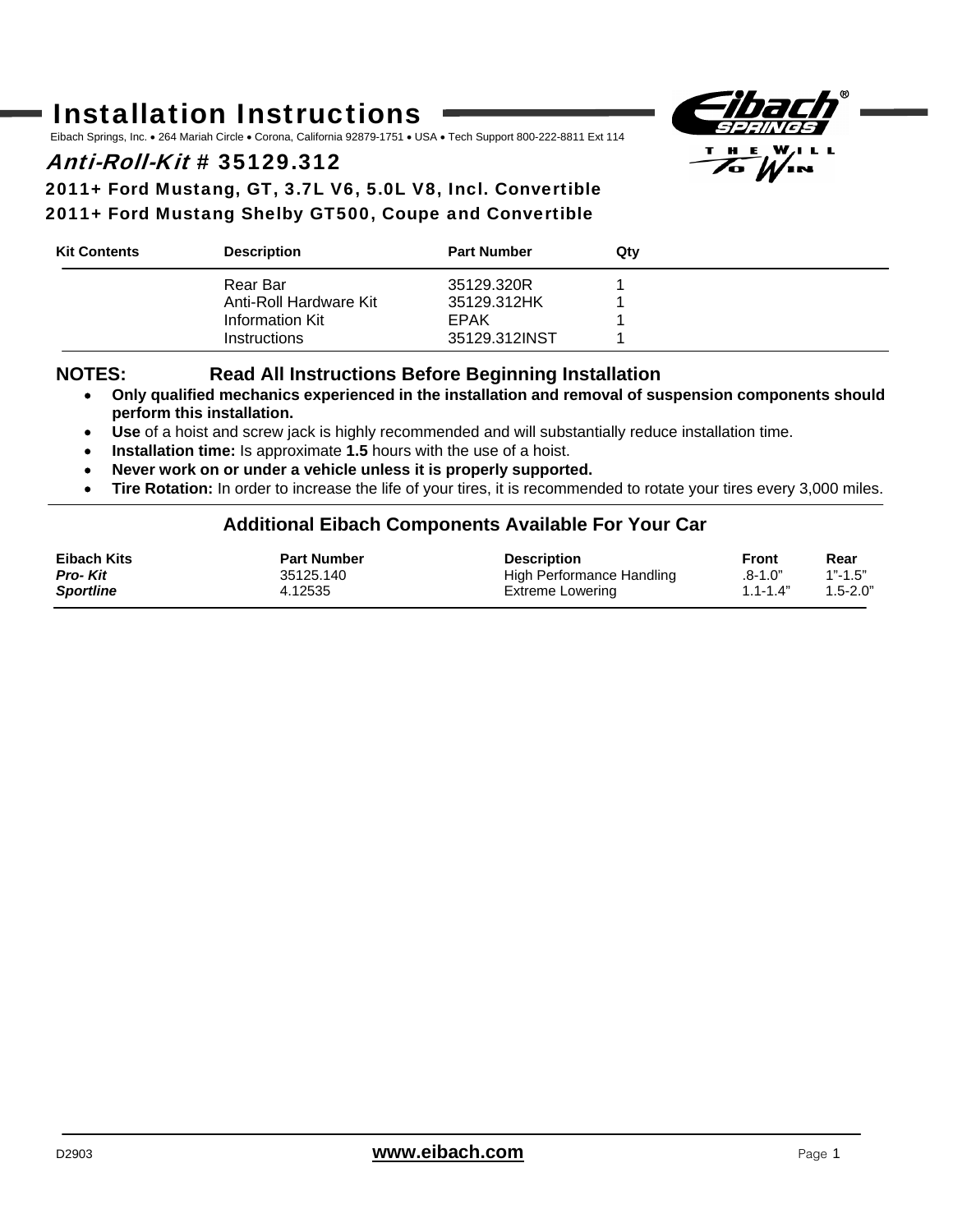#### **FACTORY REAR BAR REMOVAL**

1. With the vehicle safely supported, remove the rear wheels. **Note: Never work on or under a vehicle that is not properly supported with the appropriate safety equipment**.



**Photo 1** 

2. Remove the two nuts that secure the outer clamps to the lower shock mount bracket. **(See Photo 1)**



**Photo 2** 

3. Remove the bolt that secures the end link to the upper mount, then, remove the OE bar from the vehicle. **(See photo 2)**

### **EIBACH REAR BAR INSTALLATION**



**Photo 3** 

4. Install the new outer bar mount to the lower shock mounts using the original hardware as shown. **Note: Do not tighten completely at this time**. **(See Photo 3)**





5. Install the spacer sleeve into the outer mount as shown. **(See Photo 4)**



**Photo 5**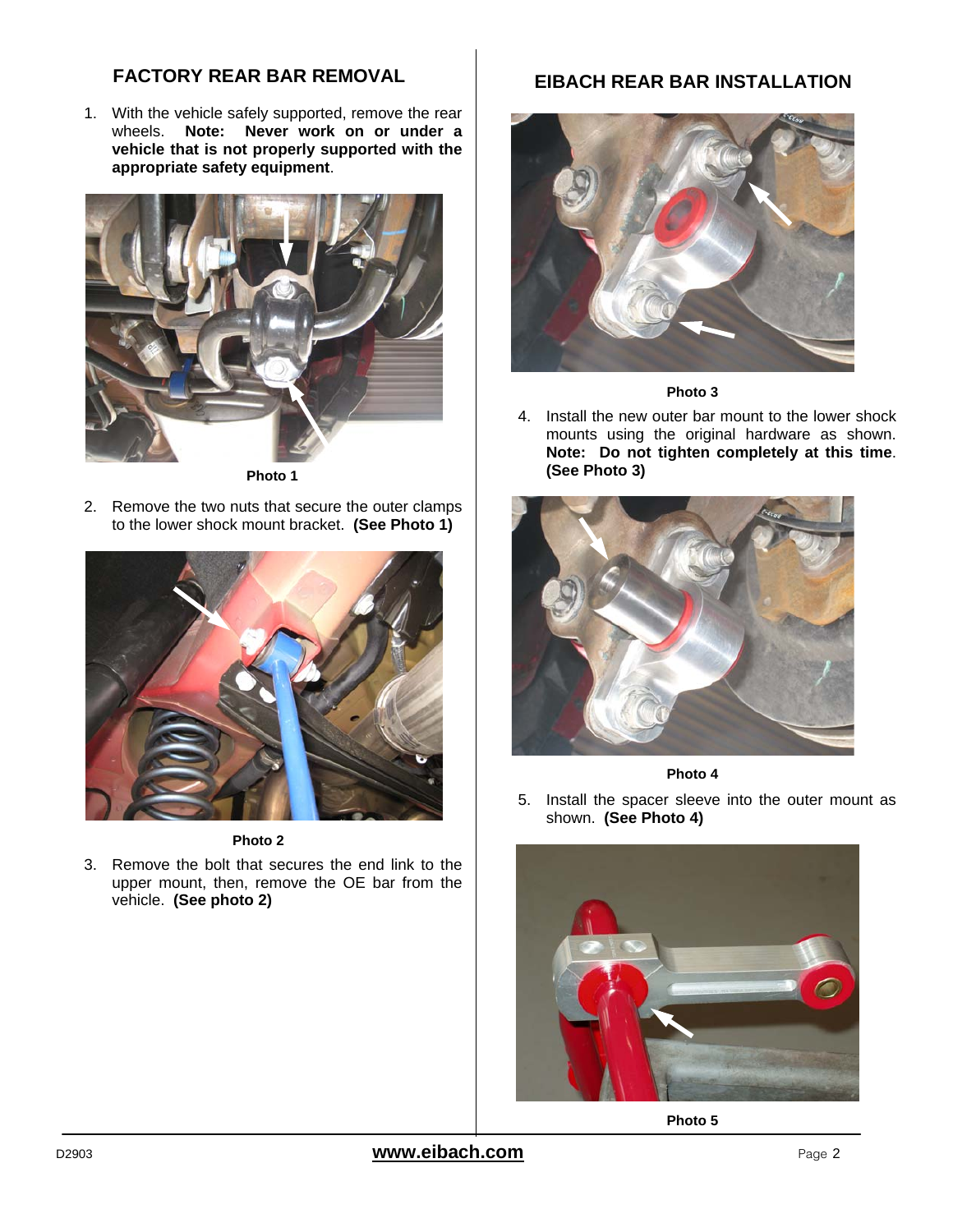

#### **Photo 6**

6. Lubricate the Eibach bushings, then install them onto the Eibach bar, then, install the end link and the end link cap as shown. Secure the end link cap with the provided cap screws and flat washers. **(See photos 5 & 6)**



**Photo 7** 



**Photo 8** 



**Photo 9** 

7. Install your new Eibach Anti-Roll bar in the car loosely by securing the end links to the factory mounts with the supplied nut and bolt for each side, then connect the ends of the bar to the outer mount using the supplied hardware. **Note: Place the bar into the vehicle in the orientation shown in the photos. (See photos 7, 8 & 9)**



8. Double check to make sure you have proper clearance, then, tighten all hardware.